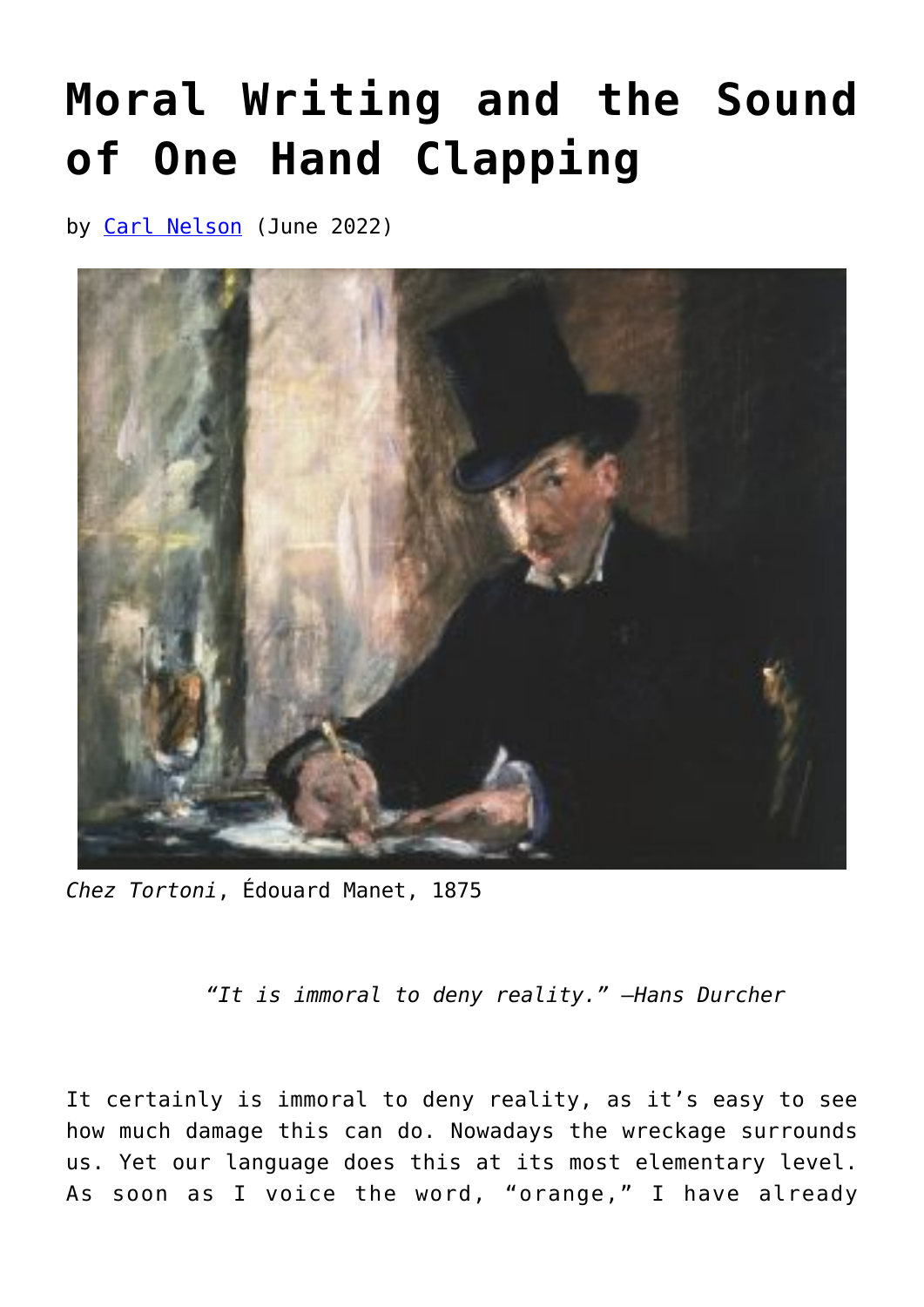prioritized our attention away from infinite other objects which also constitute reality. (To garner even more attention, and to fine focus the attitude I could have said, "Ukraine.") We deny so much reality simply by thinking-and then by opening our mouths. The truth of reality is slanted when uttered.

Furthermore, reality is widely believed to be based on a dialectic, a yin and yang collusion of opposites that comprise the truth, such as if we eliminate one, the other could never exist. So reality is like a conversation. We might think of reality as the dialogue reply to our thinking—which may or may not be applause. A human thinking, or more to our point, a *writer* thinking is much like the "sound of one hand clapping," alone within his pinched circumstances, late at night as the midnight oil burns as he imagines a vast rolling sea of applause, that is the other hand responding in to his scritchscratching! Surely, this "'tis a consummation devotedly to be wished," by our hapless scribe, but nevertheless is a bull's eye often missed.

So, like humans, the language is born into error. By being unable to discuss opposing views at once, rather like not being blessed with binocular vision, the language slants our truth from its first utterance.

A corollary might be, that if we want to accomplish anything by becoming organized and focused, we're going to have to morally ere, that is, to sin. This is probably why virtue sits so still as if in church. Life, and its flesh, will demand trade-offs. We're going to have to get our souls dirty and let ourselves wiggle a bit in order to comprehend enough reality, even if fuzzily, to survive. (It may be useful not to realize this until the task is complete, the article posted, and we go in to wash up before lunch.)

A reasonable person would certainly object, "Oh come on now. Doctors and lawyers and engineers and scientists, business people and mechanics have all had to do quite a bit of study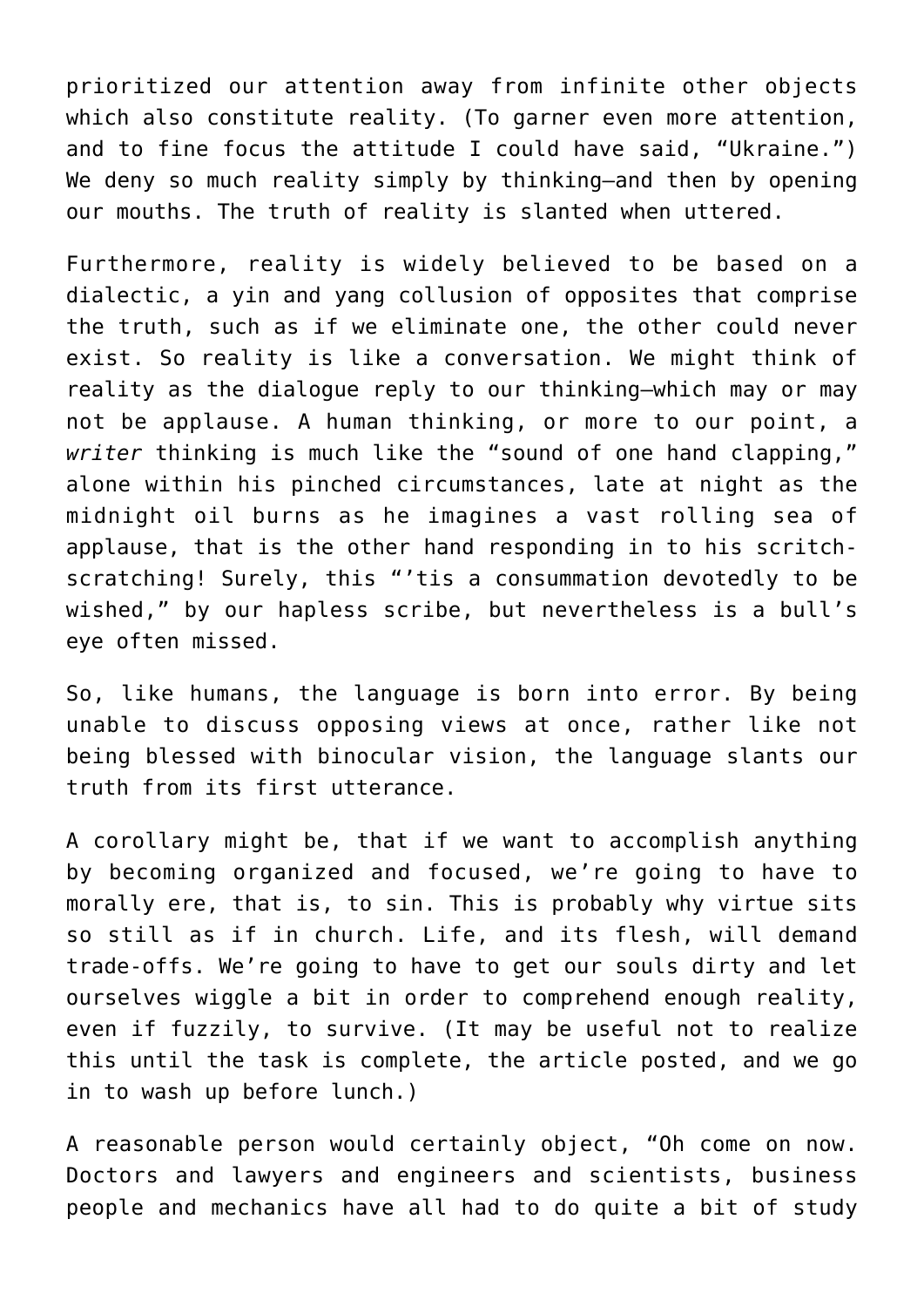in order to understand what they are doing, and how to go about it. And they use words to discuss with others how best to go about it. Are you suggesting that what they have learned and share could just as easily be false—or in fact, probably is at least not quite right? Or that they don't know anything?

And here, a Foucauldian conviction feeds the paranoia— "Truth is a function of social power, and not the other way around." But would you really rather have a powerful political figure such as the President of the United States and the Speaker of the House look over your car, or have it fixed by your local mechanic?

I prefer Thomas Sowell. Thomas Sowell notes: "There are no solutions, there are only trade-offs; and you try to get the best trade-off you can get, that's all you can hope for." When our skilled lawyers, doctors, engineers and scientists, etc. use words to generate solutions they are utilizing the mind's best trade-offs, I would garner. For example, in lieu of a universal truth, they might settle for a focused notion with some "cash value" and a shared idea of what something like a "gear" or "crankshaft" means. So, words perhaps are not simply thought vectors but are naturally little poems of legislative solution and so are in a sense binocular. Things might not be as philosophically bleak as I have made them first appear.

To quote the philosopher William James: "To understand truth, we must consider the pragmatic 'cash-value' of having true beliefs and the practical difference of having true ideas." In other words, the "cash value" of the truth would be in its practical solutions, but there are no solutions, according to Sowell, but only trade-offs. So the truth is a trade off, or perhaps a poetic meaning which has been latched upon and made practical by becoming a portion of the standard knowledge base. We might well describe words as such. This is sounding much more like the world I inhabit.

Morals are also those portions of a reality derived of trade-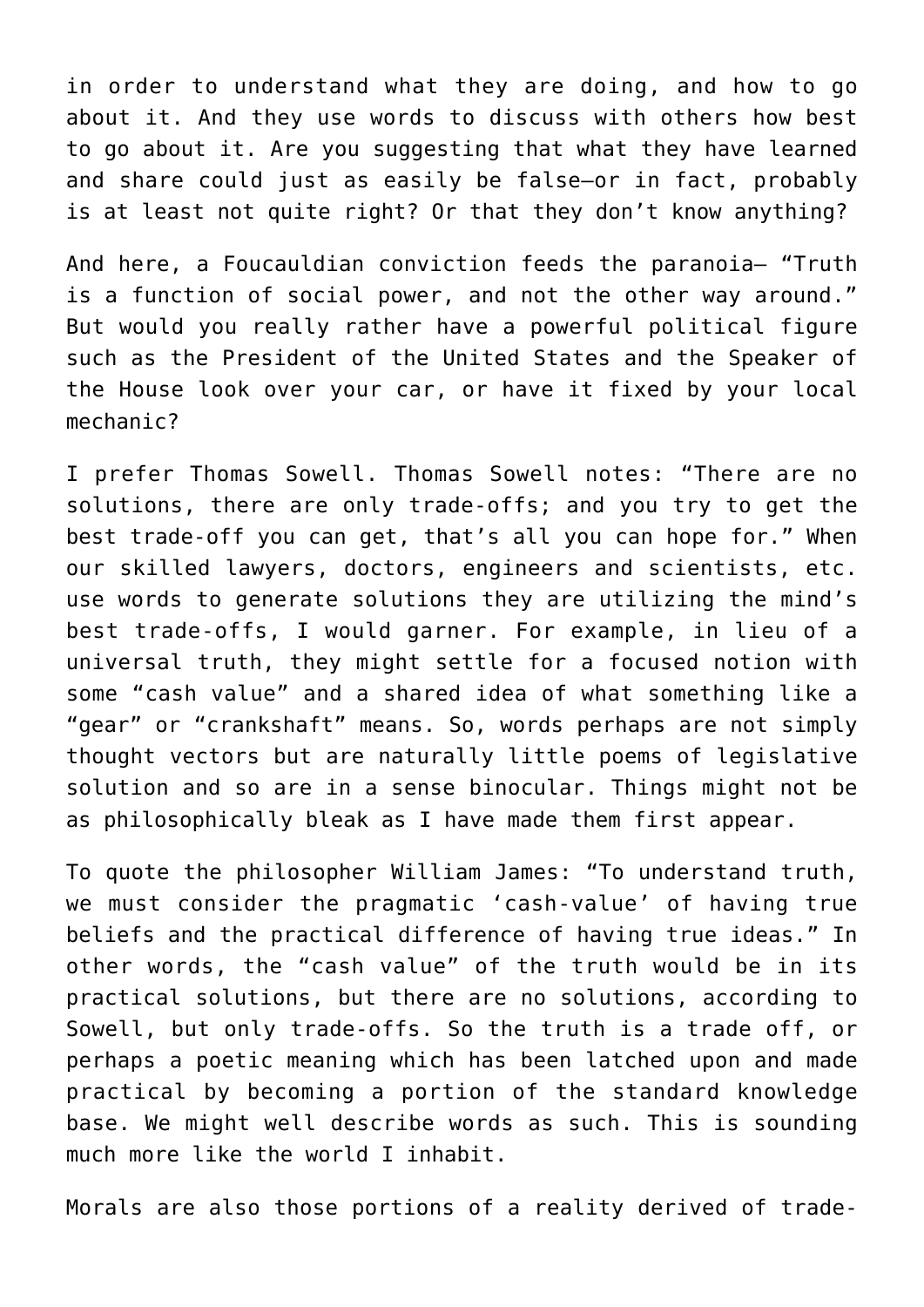offs which have defined and been acknowledged as like "solutions." Moral, is defined online by Oxford Languages as, "a person's standards of behavior or beliefs concerning what is and is not acceptable for them to do." When a professional professes to adhere to the highest moral standards, we assume them to be skilled as they are insisting upon adhering as near to the newest accepted knowledge base as we can find. So we are generally in line here with the common understanding and back on the reasonable path, for it is allowed that doctors and lawyers and engineers and scientists, business people and mechanics could very well be honest, skilled individuals and know what they are doing.

*How does someone judge which is his right and which his left hand? How do I know that my judgment will agree with someone else's? How do I know that this colour is blue? If I don't trust myself here, why should I trust anyone else's judgment? Is there a why? Must I not begin to trust somewhere? That is to say: Somewhere I must begin with notdoubting; and that is not, so to speak, hasty but excusable: It is part of judging.—*Ludwig Wittgenstein, *On Certainty*

Therefore moral writing is a question of trusting its judgment via practical solution.

Nevertheless, there is still much room here for the devil's work.

*But we didn't just eat the apple, we cooked and fermented it and woke up with mud on the one side of our face*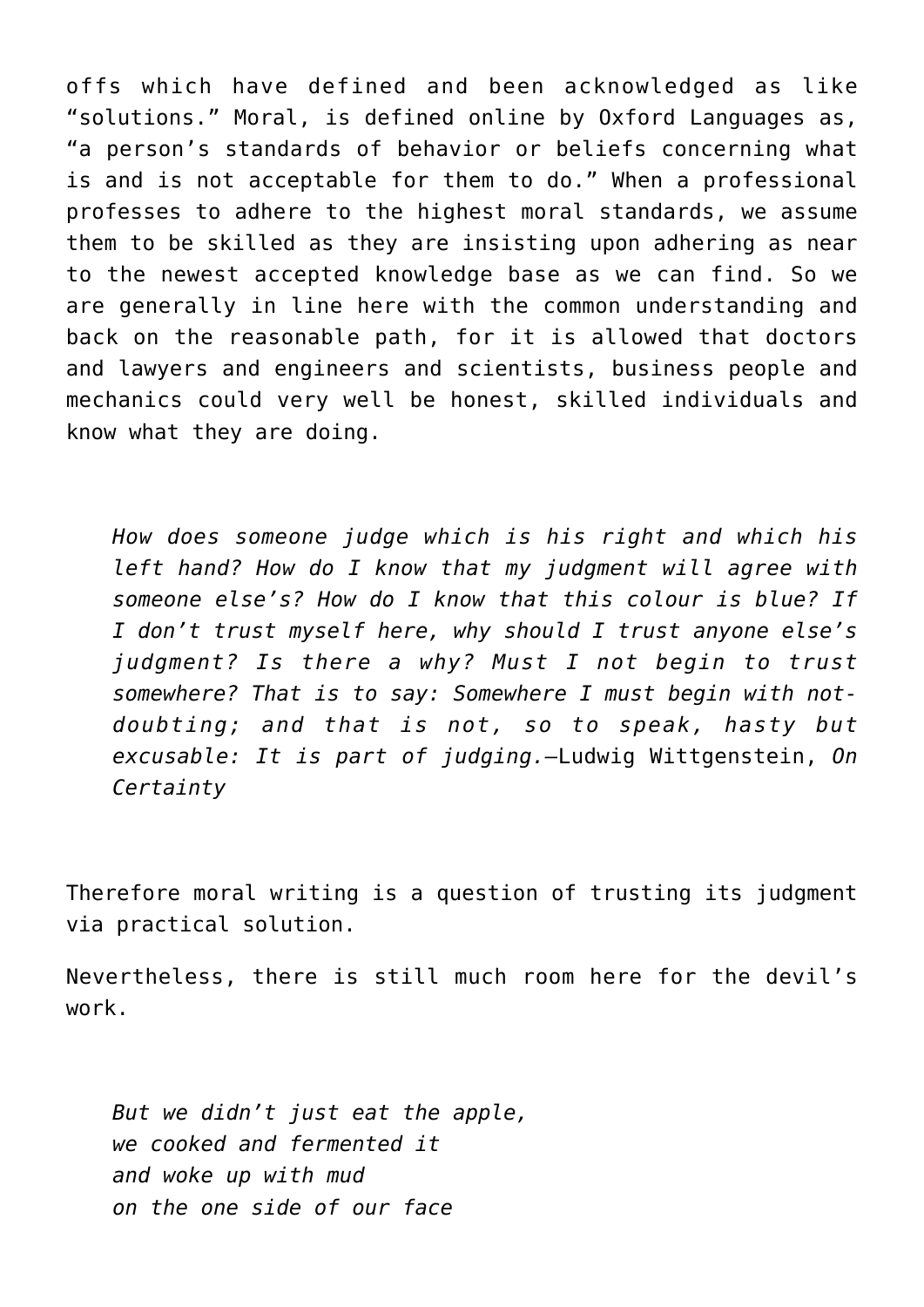*and stars on the other. —Eve's recollection*

Just like Adam and Eve after taking a bite off reality and being tossed from Eden, there were ever more sins to be had! Once other people appeared, the opportunities for misbehavior increased exponentially. People began to party! And in order to not be left behind as one hand clapping in this growing land rush a writer needed audience—or at least a friend or two.

For this to happen though, *the writer must first be interesting*—which opened the door to all sorts of demons.

For example, a recent online posting in *The Federalist*, "[How](https://click.mlsend.com/link/c/YT0xOTEwOTM4Mzg4ODY1NzUxNjk1JmM9cThnNSZlPTAmYj05NDYyNzg3MjMmZD1xMm02bzhh.6nA7he7YZOeN0_cxclKTtapi65jVwD-k1BCA82Dso7c) [Twitter Contributed To David French's Destruction Of His Own](https://click.mlsend.com/link/c/YT0xOTEwOTM4Mzg4ODY1NzUxNjk1JmM9cThnNSZlPTAmYj05NDYyNzg3MjMmZD1xMm02bzhh.6nA7he7YZOeN0_cxclKTtapi65jVwD-k1BCA82Dso7c) [Character](https://click.mlsend.com/link/c/YT0xOTEwOTM4Mzg4ODY1NzUxNjk1JmM9cThnNSZlPTAmYj05NDYyNzg3MjMmZD1xMm02bzhh.6nA7he7YZOeN0_cxclKTtapi65jVwD-k1BCA82Dso7c)," the writer Aaron M. Renn notes that "French ended up in a flywheel in which more extreme rhetoric gets him more attention, which then draws more attacks, which leads to even more extreme rhetoric."

*Each of these incentives, if aligned, can merge into an overwhelming force that pulls some or even most of us down a path that we didn't expect and perhaps should even avoid. The effect of destructive incentives dragging someone into bad behavior can be found in the increasingly unseemly (and most likely unwitting) behavior of a once-respected writer and man: David French.* —Aaron M. Renn

A Facebook friend recently posted an excellent book review, which also dredged up a few recriminations: "Unfortunately for me it also resurfaced the embarrassing memory of a snotty book review I wrote when I was in my 20s for the late great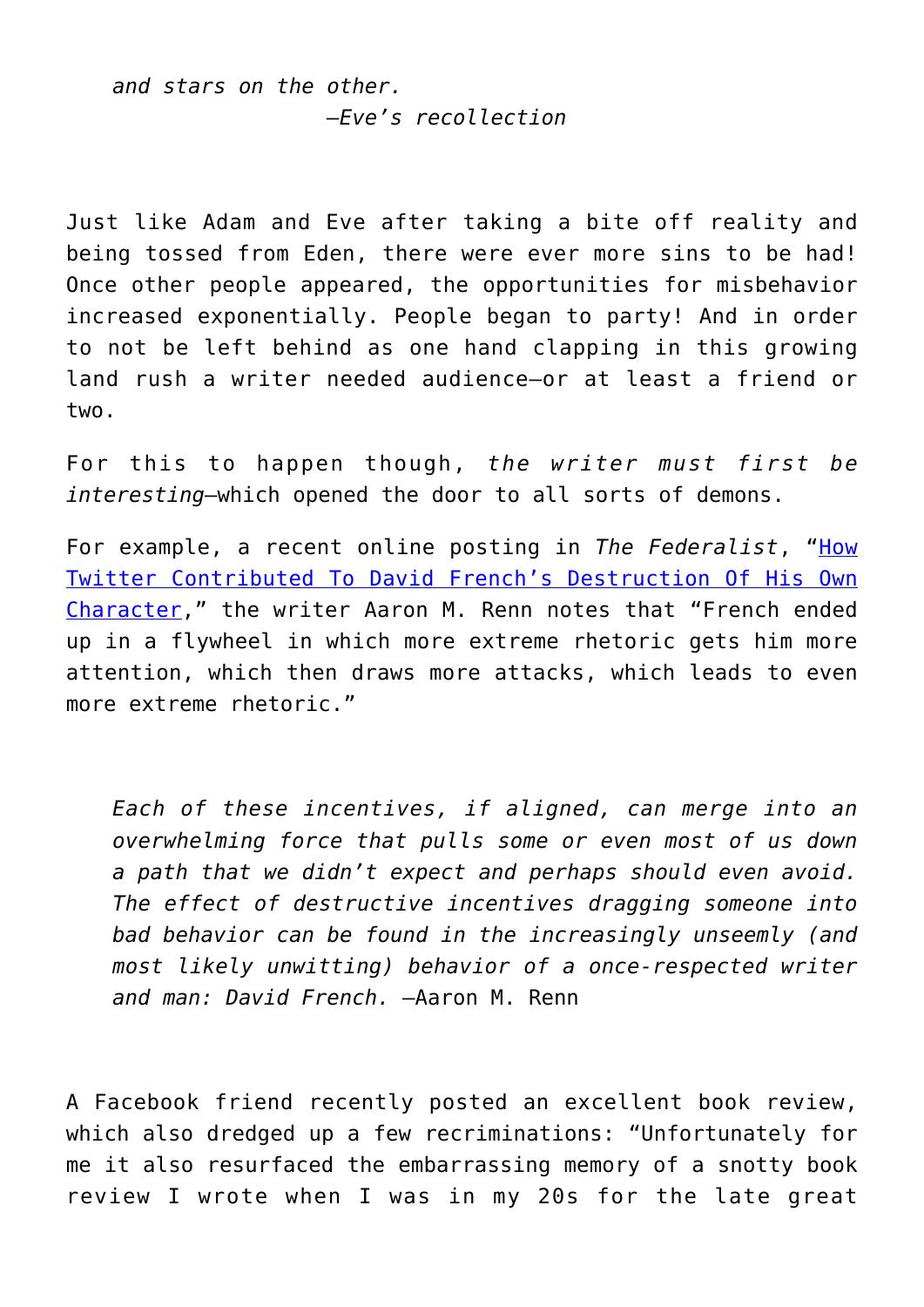*Baltimore News American*. I'm still ashamed of it because I know my purpose then was not to write a fair piece but to try to pass myself off as clever by sneering at someone who had worked harder and accomplished more than I had." Relatively minor moral indiscretions can prey upon a scribe's soul for a lifetime.

My mother, in her later years, claimed an opportunity to write the Crime column for the local *Valley News*. Her distinctive voice and wry style helped make a popular column even more so. She reveled in the recognition, until one day the urge to embellish became too much for her. Realizing in the cold light of the next day that she had allowed a fabrication to be published, she emailed the editor her profuse apologies. She didn't know what had gotten into her. While, in truth, the devil had made her do it, and her editor didn't make much of it and left her to go forth to sin no more. My mother continued on, but severely chastened. Anyone who has ever told a whopper can sympathize with the temptation involved. Watching (or even imagining) an audience's eyes widen and their interest peak can fertilize the charlatan and loosen the tongue in many of us, when, in retrospect, tasting our own unsavory character is sure to be sour.

Even fiction writers are not jurisdictionally immune from foul temptations. These artists already prowl those loosely parsed areas between the village gossip, the local journalist, and a daydreamer with artistic expectations for the blockbuster. The creative mind is idle fingers on the keyboard and prone to do the devils work. There are a dozen ways in which fictional scribes can impugn others, or mischaracterize events, situations, locales, communities… and nearly everything that swims, walks, runs, or flies to garner interest. Let's face it, the fictional world is a writer's tyranny and power corrupts. The real problem the fictional tyrant has is that real people either might notice, or take umbrage. But, of course, there's always shelter from accusations of defamation